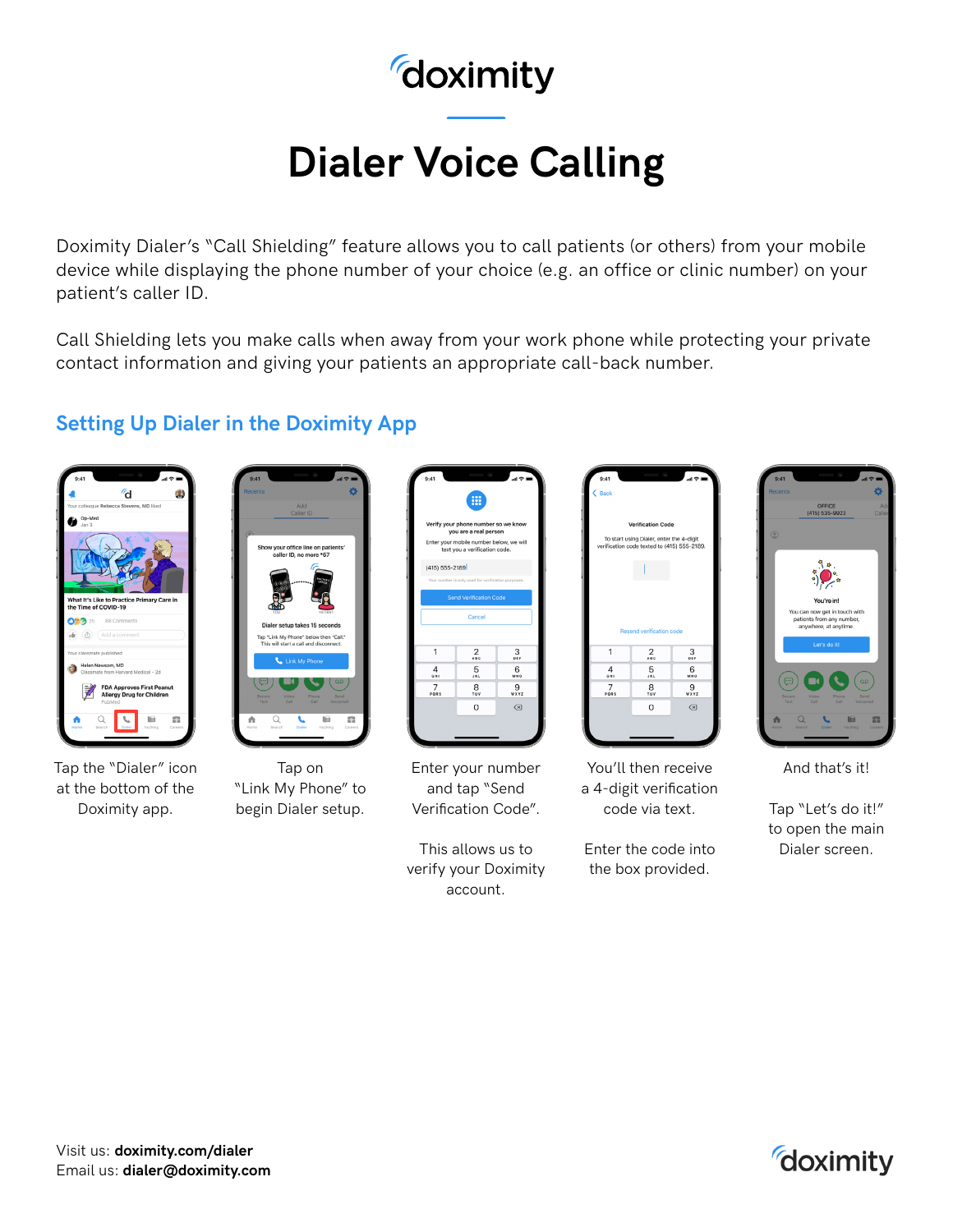## doximity

# **Dialer Voice Calling**

Doximity Dialer's "Call Shielding" feature allows you to call patients (or others) from your mobile device while displaying the phone number of your choice (e.g. an office or clinic number) on your patient's caller ID.

Call Shielding lets you make calls when away from your work phone while protecting your private contact information and giving your patients an appropriate call-back number.

#### **Customize Your Caller ID**

*We suggest adding the number(s) you'd want your patients to use when potentially calling you back, such as an office, clinic or scheduling line.*



The number shown at the top of the Dialer screen is what will appear on your patient's phone when you call them.



To edit this number, or to add additional numbers, tap the "Settings" gear at the top right.

| Subscription                                                                                                      |                |               |
|-------------------------------------------------------------------------------------------------------------------|----------------|---------------|
| <b>Dialer Enterprise</b>                                                                                          |                | ⊕             |
|                                                                                                                   |                |               |
| This Device Number                                                                                                | (607) 555-9374 |               |
| Caller IDs                                                                                                        |                |               |
| Interpreters                                                                                                      |                |               |
| No-Reply Texts                                                                                                    |                | $\mathcal{E}$ |
|                                                                                                                   |                |               |
| Use Internet to Place Calls                                                                                       |                |               |
| Make voice calls over Wi-Fi and cellular data when available.<br>Carrier rates may apply if Wi-Fi is unavailable. |                |               |
|                                                                                                                   |                |               |
| Help                                                                                                              |                | $\mathcal{L}$ |
| New in Dialer                                                                                                     |                | $\mathcal{L}$ |
|                                                                                                                   |                |               |

|               | Caller IDs                                                                                         | Edit          |
|---------------|----------------------------------------------------------------------------------------------------|---------------|
|               |                                                                                                    |               |
| Office        | (415) 555-0386                                                                                     | $=$           |
| Ithaca Office | (415) 555-5392                                                                                     |               |
| Hospital      | (415) 555-1024                                                                                     | $=$           |
|               |                                                                                                    |               |
| Add Caller ID | Phone numbers you would like to use as caller IDs.<br>Nicknames will not be displayed to patients. |               |
|               |                                                                                                    |               |
|               |                                                                                                    |               |
|               |                                                                                                    | $\mathcal{P}$ |

Tap "Caller IDs". Tap "Add New Caller ID" to create a new alias, or "Edit" to make changes to your existing numbers.



Enter a "Nickname" (visible only to you) and a phone number, then tap "Save" to add the new number to your list of usable Caller IDs.